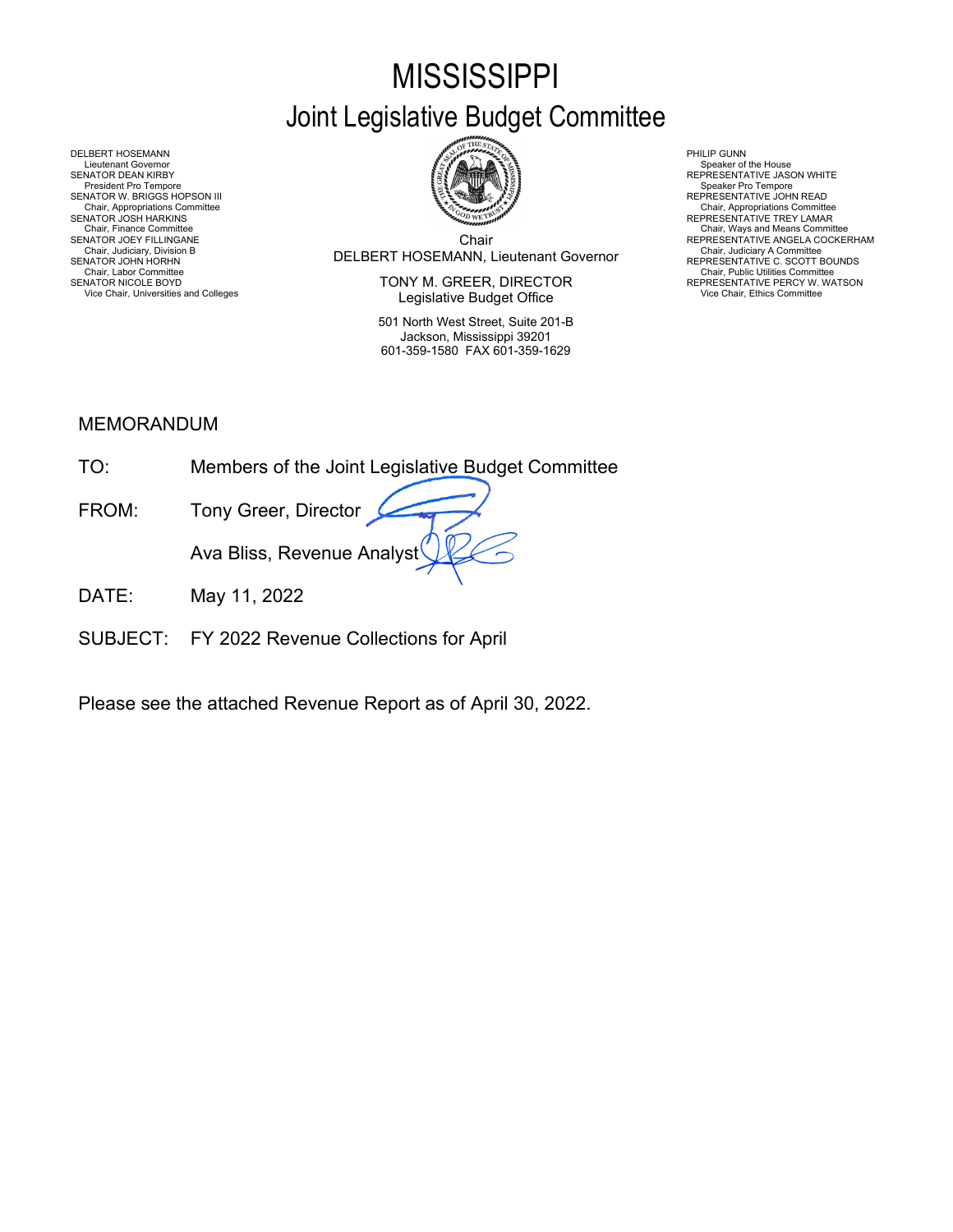



| <b>Source of Revenue Collections</b> | Month*  | <b>FYTD*</b> | <b>Prior</b><br>Year** |
|--------------------------------------|---------|--------------|------------------------|
| Sales Tax                            | \$29.6  | \$251.1      | \$288.8                |
| Individual Income Tax                | 114.5   | 446.6        | 250.3                  |
| Corporate Tax                        | 72.0    | 281.1        | 5.8                    |
| Use Tax                              | 2.8     | 46.6         | 23.2                   |
| <b>Gaming Tax</b>                    | 4.1     | 40.2         | 19.4                   |
| <b>Total Collections</b>             | \$229.1 | \$1,120.0    | \$590.2                |

*\*Figures in millions above or below the Sine Die estimate*



#### FY 2022

Total revenue collections for the month of April FY 2022 are \$229,133,983 or 28.66% above the sine die revenue estimate. Fiscal YTD revenue collections through April 2022 are \$1,120,028,593 or 23.23% above the sine die estimate. Fiscal YTD total revenue collections through April 2022 are \$590,213,736 or 11.03% above the prior year's collections. The FY 2022 Sine Die Revenue Estimate is \$5,927,000,000.

On March 25, 2022, the Joint Legislative Budget Committee revised the FY 2022 revenue estimate from \$5,927,000,000 to \$6,875,200,000 upward by \$948.2M. FY 2022 year-to-date actual DOR collections above the line are \$251.0M above the \*\*Figures in millions above or below the prior year's actual collections<br>year-to-date FY 2022 revised revenue estimate.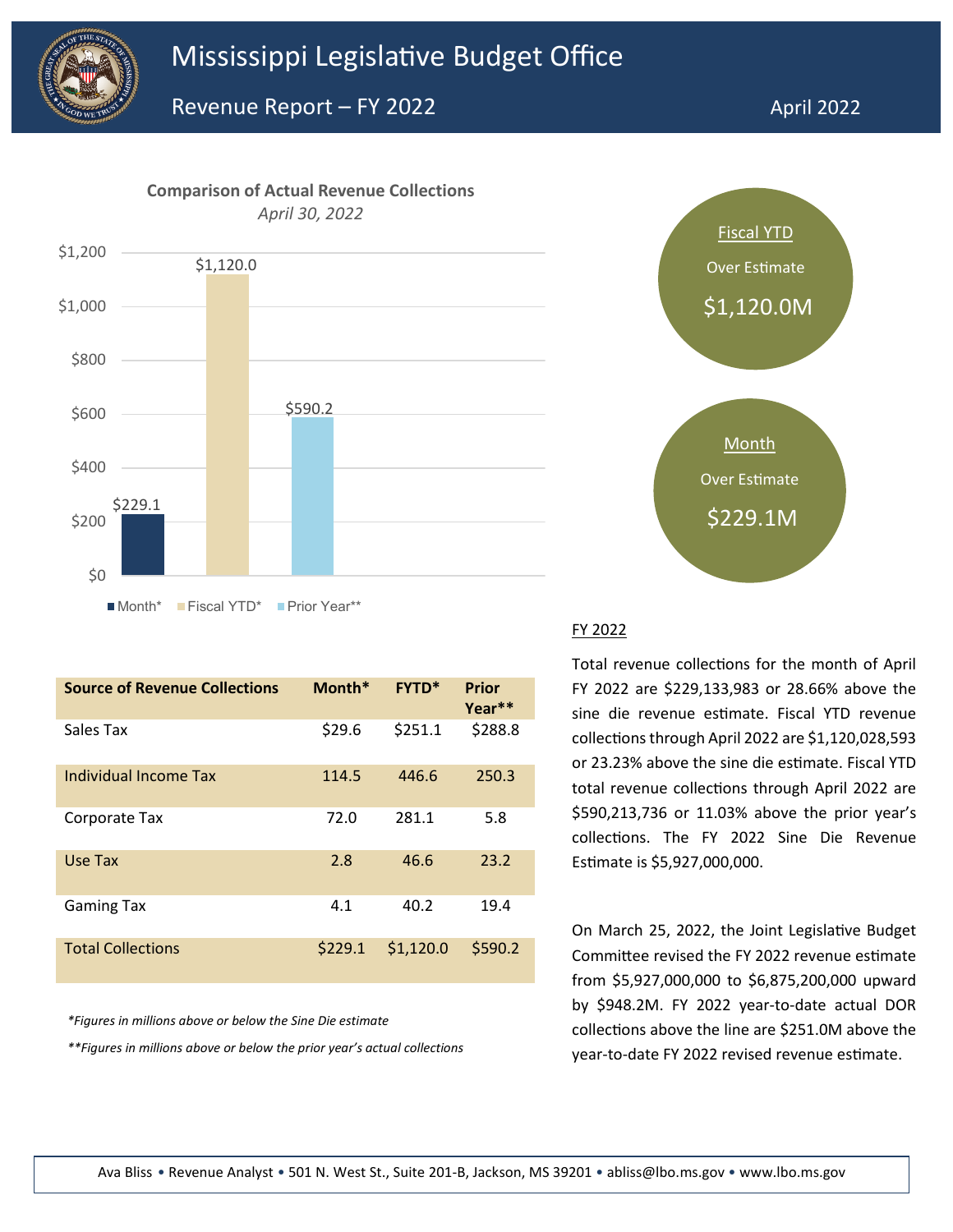# Page | 2 Mississippi Revenue Report

,



## **Comparison of Actual Revenue Collections by Tax Type**

*\*Figures in millions above or below the Sine Die estimate \*\*Figures in millions above or below the prior year's actual collections*

220 2021

The graph above compares the actual revenue collections to the sine die revenue estimate for each of the main tax revenue sources. The figures reflect the amount the actual collections for Sales, Individual, Corporate, Use and Gaming taxes were above or below the estimate for the month and fiscal year-to-date. The graph also compares fiscal year-to-date actual collections to prior year actual collections, as of April 30, 2022.



■ Use <del>- G</del>aming

Ava Bliss • Revenue Analyst • 501 N. West St., Suite 201-B, Jackson, MS 39201 • abliss@lbo.ms.gov • [www.lbo.ms.gov](http://www.mississippi.edu/urc)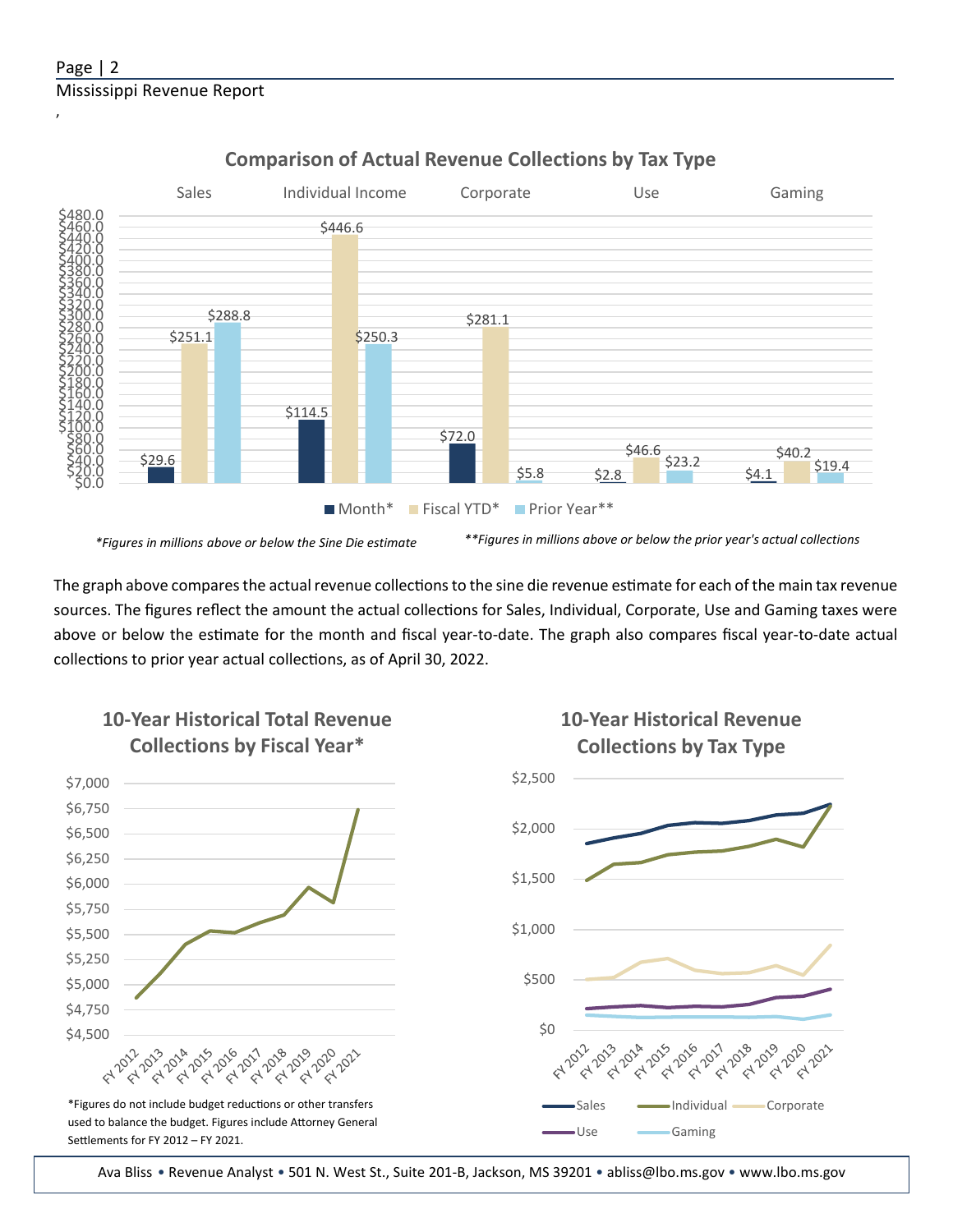#### Page | 3

Mississippi Revenue Report

Below is a chart showing FY 2022 year-to-date collections compared to prior year-to-date collections.

|                                        |                      |                      | <b>Over/(Under) Prior Year</b> |           |  |
|----------------------------------------|----------------------|----------------------|--------------------------------|-----------|--|
| <b>Source of Revenue Collections</b>   | FY 2021 July - April | FY 2022 July - April | Amount (\$)                    | % Change  |  |
| Sales Tax                              | \$1,810,755,218      | \$2,099,520,459      | \$288,765,241                  | 15.95%    |  |
| <b>Individual Income Tax</b>           | 1,703,872,241        | 1,954,207,564        | 250,335,323                    | 14.69%    |  |
| Corporate Income Tax                   | 669,150,583          | 674,969,532          | 5,818,949                      | 0.87%     |  |
| Use Tax                                | 338,482,077          | 361,665,583          | 23,183,507                     | 6.85%     |  |
| <b>Insurance Premium Tax</b>           | 272,592,088          | 273,156,788          | 564,700                        | 0.21%     |  |
| Tobacco, ABC & Beer                    | 237,249,038          | 228,196,057          | (9,052,981)                    | $-3.82%$  |  |
| Oil & Gas Severance                    | 14,078,809           | 26,023,440           | 11,944,631                     | 84.84%    |  |
| <b>Gaming Tax</b>                      | 121,370,986          | 140,818,804          | 19,447,818                     | 16.02%    |  |
| Other Dept. of Revenue                 | 34,069,150           | 31,771,693           | (2, 297, 457)                  | -6.74%    |  |
| Other Than Dept. of Revenue            | 144,969,327          | 150,585,350          | 5,616,023                      | 3.87%     |  |
| Sub-Total                              | 5,346,589,518        | 5,940,915,270        | 594,325,752                    | 11.12%    |  |
| <b>All Other Transfers/Collections</b> | 4,113,440            | 1,423                | (4, 112, 017)                  | $-99.97%$ |  |
| <b>Total</b>                           | \$5,350,702,958      | \$5,940,916,693      | \$590,213,736                  | 11.03%    |  |



| <b>Economic Statistics:</b> |                                    |         |           |          |
|-----------------------------|------------------------------------|---------|-----------|----------|
| <b>Unemployment Rate</b>    |                                    |         |           |          |
|                             | Latest                             | Change  | Frequency | Date     |
| Mississippi                 | 4.2%                               | $-0.3$  | Monthly   | Mar-22   |
| <b>United States</b>        | 3.6%                               | $-0.2$  | Monthly   | $Mar-22$ |
| GDP (millions)              |                                    |         |           |          |
|                             | Latest                             | Change* | Frequency | Date     |
| Mississippi                 | 105,044                            | 4.1%    | Quarterly | 2021:Q4  |
| <b>United States</b>        | 19,806,000                         | 6.7%    | Quarterly | 2021:Q4  |
|                             | Mississippi Employment (thousands) |         |           |          |
|                             | Latest                             | Change  | Frequency | Date     |
| Total Nonfarm               | 1,158.1                            | $-0.2%$ | Monthly   | Mar-22   |
| <b>Total Private</b>        | 924.0                              | $-0.2%$ | Monthly   | Mar-22   |

\*Annualized quarterly growth

\*Figures in millions.

April FY 2022 General Fund collections were \$72,824,804 or 7.62% over April FY 2021 actual collections. Sales tax collections for the month of April were above the prior year by \$3.1M. Individual income tax collections for the month of April were above the prior year by \$134.8M. Corporate income tax collections for the month of April were below the prior year by \$50.6M.

For a more detailed listed of revenue collections for the State of Mississippi, please see the atached MS Department of Finance and Administration's monthly Revenue Report.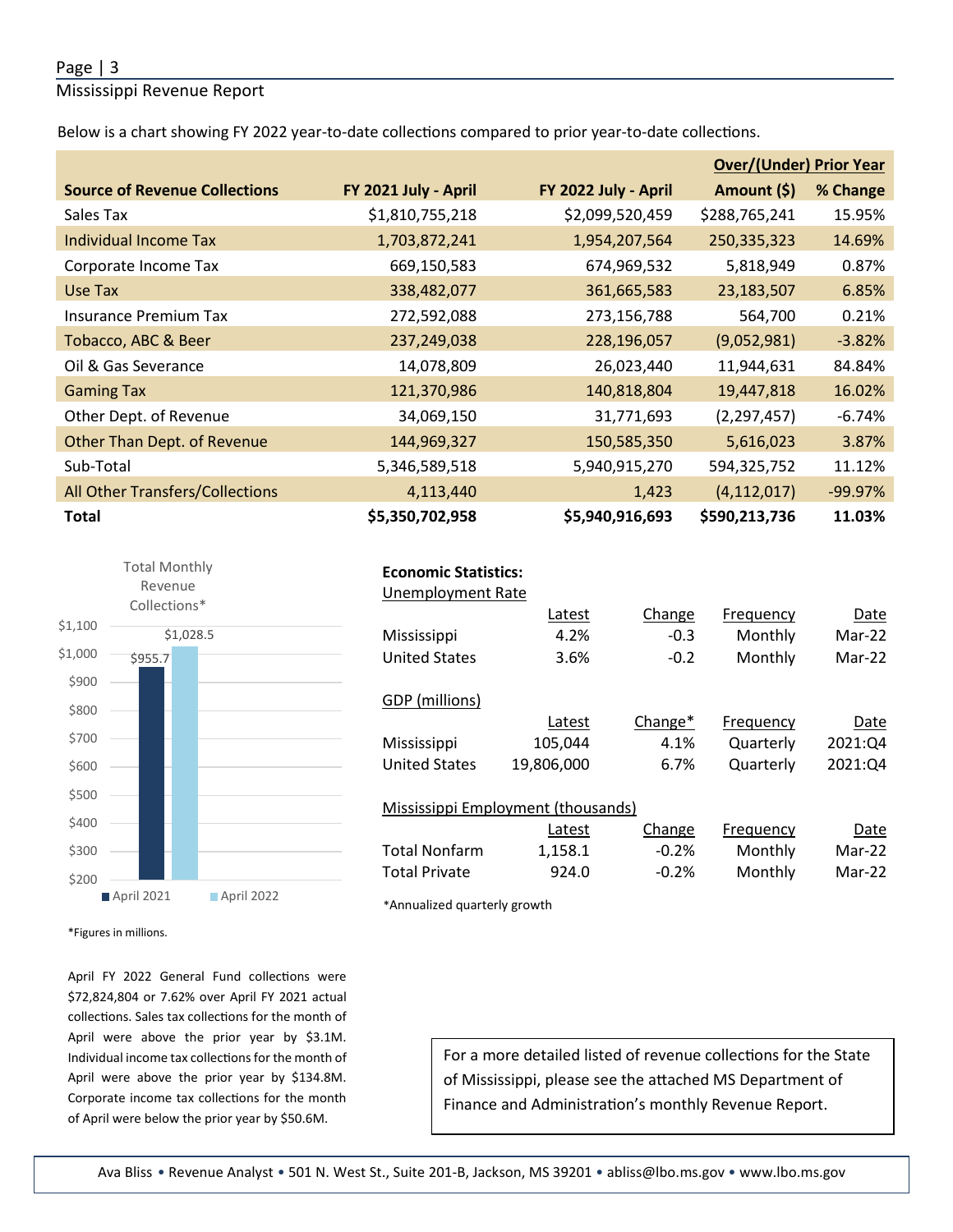# Mississippi Department of Finance and Administration Revenue Report

*As of April 30, 2022*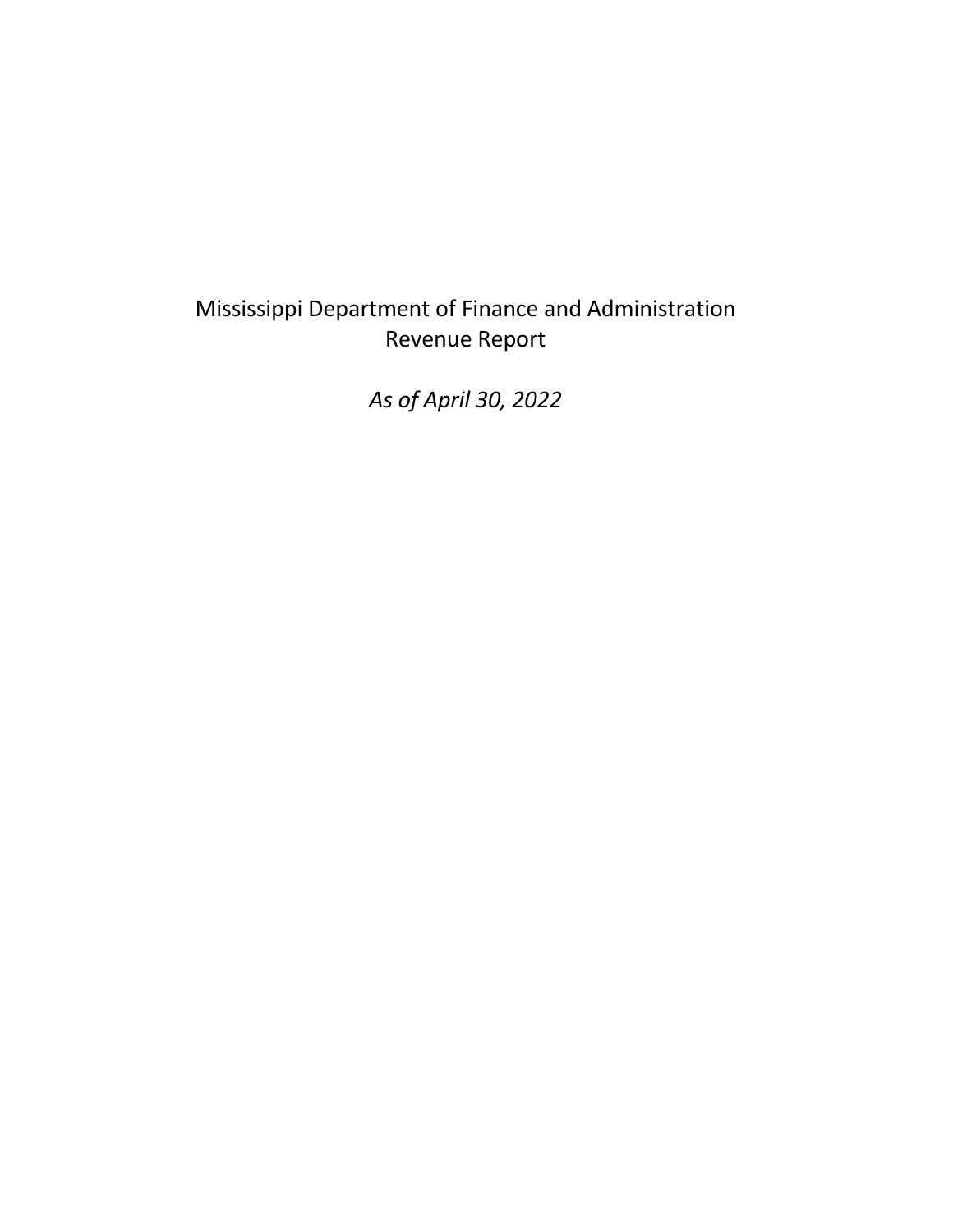Page 1

#### **FISCAL YEAR 2022**

|  | STATE OF MISSISSIPPI |
|--|----------------------|
|  |                      |

|                                          |                    | <b>ACTUAL</b>      |                    |                  | <b>ACTUAL</b>      | <b>OVER OR UNDER</b>    |                |
|------------------------------------------|--------------------|--------------------|--------------------|------------------|--------------------|-------------------------|----------------|
|                                          | <b>ACTUAL</b>      | <b>COLLECTIONS</b> | <b>ESTIMATE</b>    | <b>ESTIMATE</b>  | <b>COLLECTIONS</b> | <b>ESTIMATE TO DATE</b> |                |
|                                          | <b>COLLECTIONS</b> | $07-01-20$         | <b>FISCAL YEAR</b> | $07 - 01 - 21$   | $07 - 01 - 21$     |                         |                |
| <b>SOURCE</b>                            | FY 2021            | $04-30-21$         | 2022               | 04-30-22         | 04-30-22           | <b>AMOUNT</b>           | <b>PERCENT</b> |
| DEPT. OF REVENUE COLLECTIONS:            |                    |                    |                    |                  |                    |                         |                |
| \$<br><b>SALES TAX (NET)</b>             | 2,244,361,161 \$   | 1,810,755,218 \$   | 2,243,900,000 \$   | 1,848,440,000 \$ | 2,099,520,459 \$   | 251,080,459             | 13.58%         |
| <b>INDIVIDUAL INCOME TAX</b>             | 2,226,159,994      | 1,703,872,241      | 1,883,600,000      | 1,507,600,000    | 1,954,207,564      | 446,607,564             | 29.62%         |
| <b>CORPORATE INCOME TAX</b>              | 845,133,396        | 669,150,583        | 490,000,000        | 393,880,000      | 674,969,532        | 281,089,532             | 71.36%         |
| <b>USE TAX</b>                           | 408,776,281        | 338,482,077        | 385,300,000        | 315,040,000      | 361,665,583        | 46,625,583              | 14.80%         |
| <b>INSURANCE PREMIUM TAX</b>             | 339,282,412        | 272,592,088        | 331,400,000        | 265,390,000      | 273,156,788        | 7,766,788               | 2.93%          |
| <b>TOBACCO TAX</b>                       | 145,655,089        | 121,936,461        | 140,900,000        | 117,510,000      | 113,217,189        | (4,292,811)             | $-3.65%$       |
| <b>ABC DIVISION</b>                      | 108,762,661        | 91,010,830         | 94,000,000         | 77,478,000       | 91,582,608         | 14,104,608              | 18.20%         |
| BEER AND WINE TAX                        | 29,370,688         | 24,301,747         | 29,000,000         | 23,985,000       | 23,396,260         | (588,740)               | $-2.45%$       |
| OIL SEVERANCE TAX                        | 16,416,775         | 12,632,183         | 15,000,000         | 12,500,000       | 23,329,063         | 10,829,063              | 86.63%         |
| NATURAL GAS SEVERANCE TAX                | 1,766,228          | 1,446,626          | 1,800,000          | 1,500,000        | 2,694,377          | 1,194,377               | 79.63%         |
| <b>AUTO TAG FEES</b>                     | 13,262,073         | 10,529,159         | 9,300,000          | 7,528,000        | 7,008,966          | (519, 034)              | $-6.89%$       |
| <b>INSTALLMENT LOAN TAX</b>              | 12,456,568         | 12,136,626         | 12,200,000         | 11,849,000       | 13,342,362         | 1,493,362               | 12.60%         |
| PAYMENT IN LIEU OF TAX                   | 1,200,000          | 1,200,000          | 1,200,000          | 1,200,000        | 1,200,000          | $\mathbf{0}$            | $0.00\%$       |
| <b>MISCELLANEOUS</b>                     | 10,761,838         | 10,203,365         | 11,600,000         | 11,008,000       | 10,220,365         | (787, 635)              | $-7.16%$       |
| <b>GAMING FEES &amp; TAXES</b>           | 153,724,705        | 121,370,986        | 120,000,000        | 100,600,000      | 140,818,804        | 40,218,804              | 39.98%         |
| TOTAL DEPT. OF REVENUE:                  | 6,557,089,871      | 5,201,620,191      | 5,769,200,000      | 4,695,508,000    | 5,790,329,920      | 1,094,821,920           | 23.32%         |
| OTHER THAN DEPT. OF REVENUE COLLECTIONS: |                    |                    |                    |                  |                    |                         |                |
| <b>INTEREST ON INVESTMENTS</b>           | 12,815,386         | 11,491,465         | 12,500,000         | 10,272,100       | 12,460,033         | 2,187,933               | 21.30%         |
| <b>HIGHWAY SAFETY PATROL</b>             | 20,086,587         | 16,204,473         | 18,700,000         | 15,554,000       | 16,211,660         | 657,660                 | 4.23%          |
| <b>INSURANCE TAX</b>                     | 38,451,153         | 31,873,253         | 30,000,000         | 24,729,000       | 34,146,054         | 9,417,054               | 38.08%         |
| LICENSES, FEES, PERMITS                  | 62,296,152         | 49,576,089         | 52,000,000         | 38,130,000       | 48,955,031         | 10,825,031              | 28.39%         |
| <b>CRIME TAX/ASSESSMENT</b>              | 39,068,063         | 29,455,630         | 37,200,000         | 30,029,000       | 30,650,680         | 621,680                 | 2.07%          |
| <b>MISCELLANEOUS</b>                     | 2,736,230          | 1,883,190          | 2,400,000          | 1,887,000        | 4,137,384          | 2,250,384               | 119.26%        |
| <b>GAMING FEES &amp; TAXES</b>           | 4,728,093          | 4,485,227          | 5,000,000          | 4,779,000        | 4,024,508          | (754, 492)              | $-15.79%$      |
| TOTAL OTHER THAN DOR:                    | 180, 181, 664      | 144,969,327        | 157,800,000        | 125,380,100      | 150,585,350        | 25,205,250              | 20.10%         |
| <b>TOTAL GF - (Sine Die) COLLECTIONS</b> | 6,737,271,535      | 5,346,589,518      | 5,927,000,000      | 4,820,888,100    | 5,940,915,270      | 1,120,027,170           | 23.23%         |
| SETTLEMENTS/OTHER                        | 4,113,440          | 4,113,440          |                    | 0                | 1,423              | 1,423                   | 100.00%        |
| <b>WCSR TRANSFER IN</b>                  |                    |                    |                    |                  |                    |                         | $0.00\%$       |
| OTHER NON BUDGET TRANSFER IN             |                    |                    |                    |                  |                    |                         | $0.00\%$       |
| TRANSFER IN (BUD RED)                    |                    |                    |                    |                  |                    |                         | $0.00\%$       |
| OTHER BUDGETED GF COLLECTIONS            |                    |                    |                    |                  |                    |                         | $0.00\%$       |
| TOTAL GENERAL FUND:<br>-S                | 6,741,384,975 \$   | 5,350,702,958 \$   | 5,927,000,000 \$   | 4,820,888,100 \$ | 5,940,916,693 \$   | 1,120,028,593           | 23.23%         |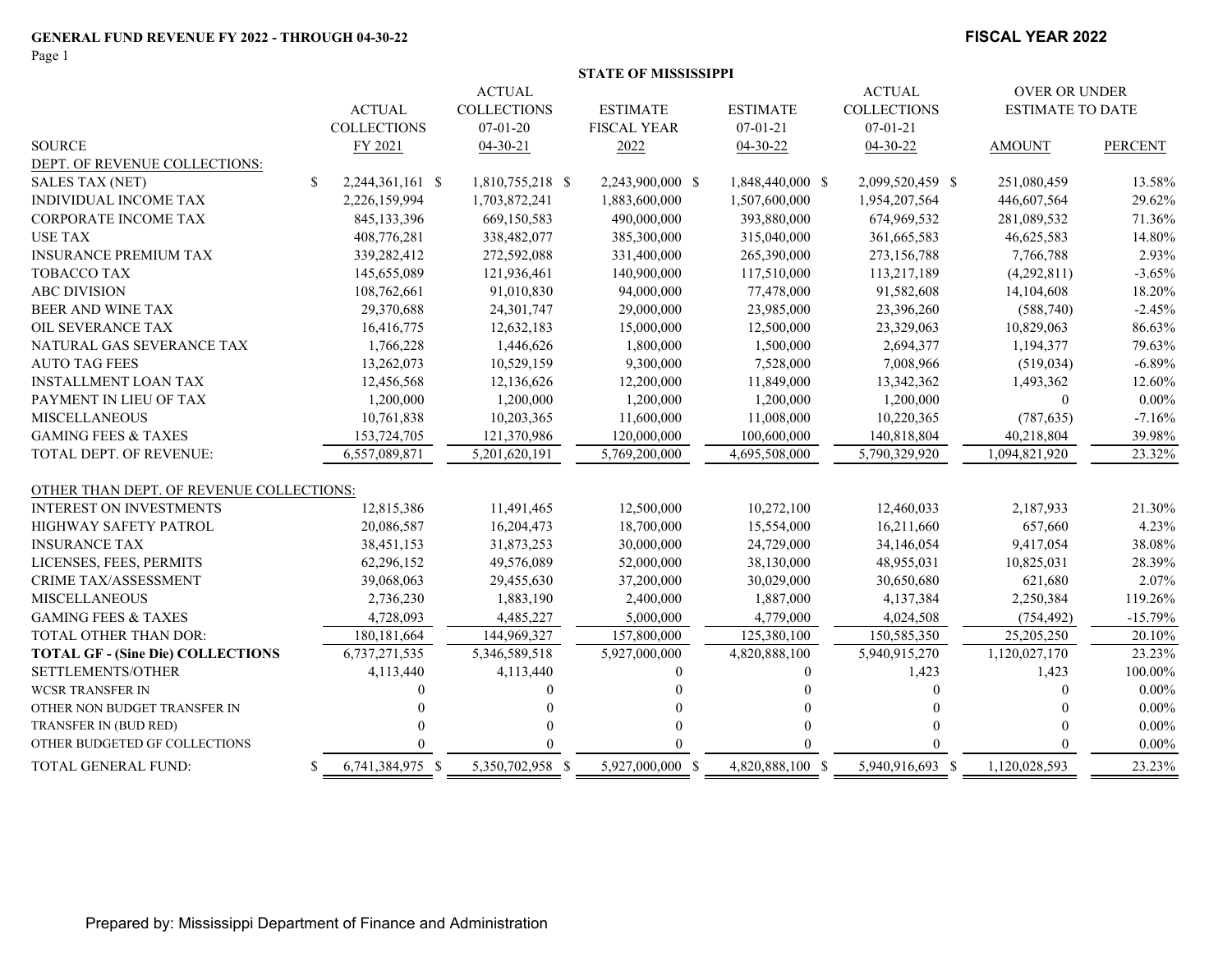#### **GENERAL FUND REVENUE FY 2022 - THROUGH 04-30-22 COMPARISON TO PRIOR YEAR COLLECTIONS**

Page 2

|                                          |                      |                  | $07 - 01 - 20$   | $07 - 01 - 21$   | <b>INCREASE OR DECREASE</b> |                |
|------------------------------------------|----------------------|------------------|------------------|------------------|-----------------------------|----------------|
|                                          | April                | April            | <b>TO</b>        | <b>TO</b>        | OVER OR UNDER PRIOR YEAR    |                |
| <b>SOURCE</b>                            | 2021                 | 2022             | $04 - 30 - 21$   | $04 - 30 - 22$   | <b>AMOUNT</b>               | <b>PERCENT</b> |
| DEPT. OF REVENUE COLLECTIONS:            |                      |                  |                  |                  |                             |                |
| <b>SALES TAX (NET)</b>                   | \$<br>228,397,577 \$ | 231,471,858 \$   | 1,810,755,218 \$ | 2,099,520,459 \$ | 288,765,241                 | 15.95%         |
| <b>INDIVIDUAL INCOME TAX</b>             | 241,458,273          | 376,256,144      | 1,703,872,241    | 1,954,207,564    | 250, 335, 323               | 14.69%         |
| <b>CORPORATE INCOME TAX</b>              | 278,693,314          | 228,056,663      | 669,150,583      | 674,969,532      | 5,818,949                   | 0.87%          |
| <b>USE TAX</b>                           | 39,269,375           | 37,404,046       | 338,482,077      | 361, 665, 583    | 23,183,507                  | 6.85%          |
| <b>INSURANCE PREMIUM TAX</b>             | 92,382,330           | 92,078,577       | 272,592,088      | 273,156,788      | 564,700                     | 0.21%          |
| <b>TOBACCO TAX</b>                       | 14,262,613           | 10,315,511       | 121,936,461      | 113,217,189      | (8,719,272)                 | $-7.15%$       |
| <b>ABC DIVISION</b>                      | 11,899,404           | 10,526,840       | 91,010,830       | 91,582,608       | 571,778                     | 0.63%          |
| BEER AND WINE TAX                        | 2,566,259            | 2,544,420        | 24,301,747       | 23,396,260       | (905, 486)                  | $-3.73%$       |
| OIL SEVERANCE TAX                        | 1,758,492            | 2,983,776        | 12,632,183       | 23,329,063       | 10,696,880                  | 84.68%         |
| NATURAL GAS SEVERANCE TAX                | 221,963              | 287,684          | 1,446,626        | 2,694,377        | 1,247,750                   | 86.25%         |
| <b>AUTO TAG FEES</b>                     | 912,343              | 718,336          | 10,529,159       | 7,008,966        | (3,520,193)                 | $-33.43%$      |
| <b>INSTALLMENT LOAN TAX</b>              | 2,917,142            | 2,044,130        | 12,136,626       | 13,342,362       | 1,205,735                   | 9.93%          |
| PAYMENT IN LIEU OF TAX                   | 0                    | $\theta$         | 1,200,000        | 1,200,000        | $\Omega$                    | $0.00\%$       |
| <b>MISCELLANEOUS</b>                     | 321,366              | 357,674          | 10,203,365       | 10,220,365       | 17,000                      | 0.17%          |
| <b>GAMING FEES &amp; TAXES</b>           | 19,868,385           | 14,453,577       | 121,370,986      | 140,818,804      | 19,447,818                  | 16.02%         |
| TOTAL DEPT. OF REVENUE:                  | 934,928,836          | 1,009,499,236    | 5,201,620,191    | 5,790,329,920    | 588,709,729                 | 11.32%         |
| OTHER THAN DEPT. OF REVENUE COLLECTIONS: |                      |                  |                  |                  |                             |                |
| <b>INTEREST ON INVESTMENTS</b>           | 1,609,019            | 1,236,817        | 11,491,465       | 12,460,033       | 968,568                     | 8.43%          |
| <b>HIGHWAY SAFETY PATROL</b>             | 1,773,528            | 1,606,376        | 16,204,473       | 16,211,660       | 7,187                       | 0.04%          |
| <b>INSURANCE TAX</b>                     | 2,739,086            | 2,458,824        | 31,873,253       | 34,146,054       | 2,272,800                   | 7.13%          |
| LICENSES, FEES, PERMITS                  | 10,144,077           | 9,396,150        | 49,576,089       | 48,955,031       | (621, 057)                  | $-1.25%$       |
| <b>CRIME TAX/ASSESSMENT</b>              | 3,369,555            | 3,488,156        | 29,455,630       | 30,650,680       | 1,195,050                   | 4.06%          |
| <b>MISCELLANEOUS</b>                     | 163,879              | 265,517          | 1,883,190        | 4,137,384        | 2,254,194                   | 119.70%        |
| <b>GAMING FEES &amp; TAXES</b>           | 973,200              | 574,908          | 4,485,227        | 4,024,508        | (460, 719)                  | $-10.27%$      |
| TOTAL OTHER THAN:                        | 20,772,344           | 19,026,747       | 144,969,327      | 150,585,350      | 5,616,023                   | 3.87%          |
| <b>TOTAL GF - (Sine Die) COLLECTIONS</b> | 955,701,179          | 1,028,525,983    | 5,346,589,518    | 5,940,915,270    | 594, 325, 752               | 11.12%         |
| SETTLEMENTS/OTHER                        | 0                    | $\Omega$         | 4,113,440        | 1,423            | (4,112,017)                 | -99.97%        |
| <b>WCSR TRANSFER IN</b>                  | 0                    | $\Omega$         |                  | 0                | $\Omega$                    | $0.00\%$       |
| OTHER NON BUDGET TRANSFER IN             |                      | $\Omega$         |                  | 0                | $\Omega$                    | $0.00\%$       |
| TRANSFER IN (BUD RED)                    | 0                    | $\Omega$         |                  | 0                | $\Omega$                    | $0.00\%$       |
| OTHER BUDGETED GF COLLECTIONS            | 0                    | $\Omega$         |                  | 0                |                             | $0.00\%$       |
| TOTAL GENERAL FUND:                      | \$<br>955,701,179 \$ | 1,028,525,983 \$ | 5,350,702,958 \$ | 5,940,916,693 \$ | 590,213,736                 | 11.03%         |